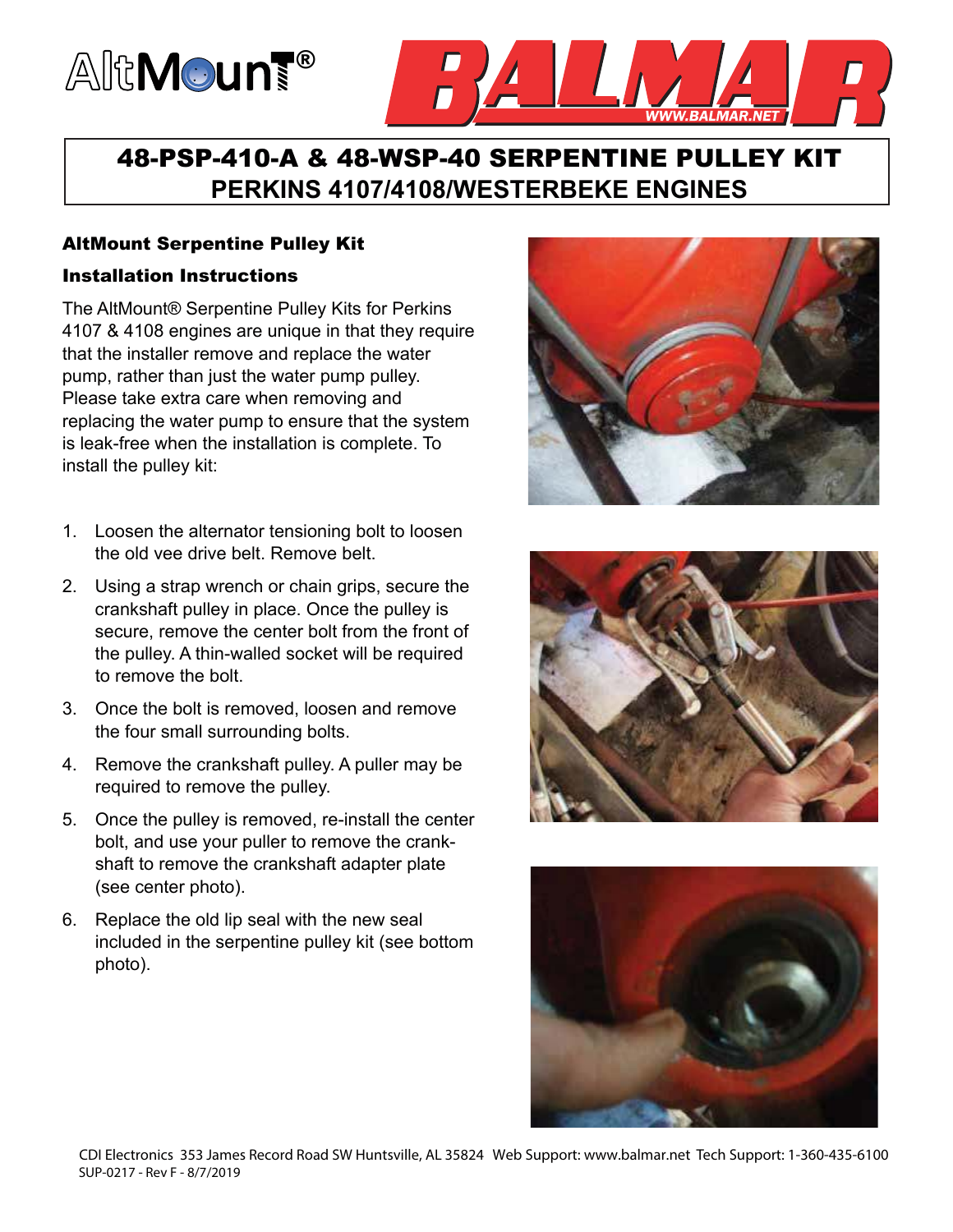

7. Clean the installation location thoroughly to eliminate grime, then grease the crankshaft, lip seal and inner bore of serpentine crank pulley. Install new crank pulley.



9. When seated, the serpentine crank pulley will extend approximately 1/4" forward of the crankshaft.



11. Completed serpentine crank shaft pulley.



8. Remove the pulley washer from the old crank pulley and insert on the center crankshaft bolt.



10. Thread the center bolt into the the crankshaft and tighten to 45-50 ft-lb. Use padding to protect pulley threads when using chain or strap wrench to keep pulley from turning



12. When crank pulley installation is complete, remove water pump pulley from engine.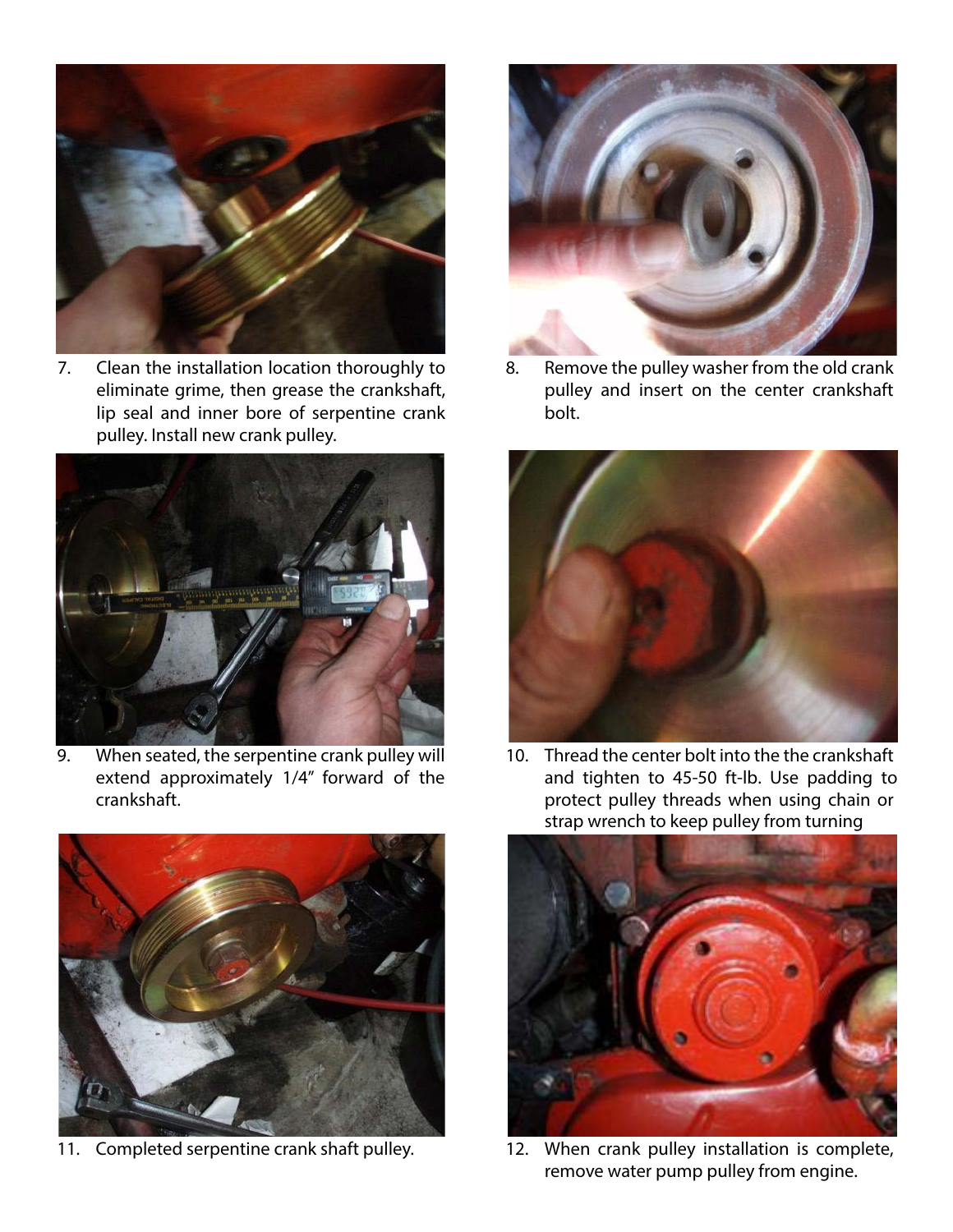

14. Old and new pumps are shown side-by-side. The gasket plate between the old pump and engine block will need to be removed, cleaned, and re-installed with the new pump.



16. The gasket plate must be free of any old sealants of any other foreign matter before re-installation. Don't take any shortcuts during this process.



18. The new water pump shown installed on the engine.



15. The surface of the engine block must be thoroughly cleaned and smooth before the installation of the new pump.



17. Coat the contact surfaces of the water pump assembly with high-temp RTV silicone sealer, and install with new gaskets included with the serpentine pulley kit.



18. Once the new water pump is installed, remove the old alternator from its mounts.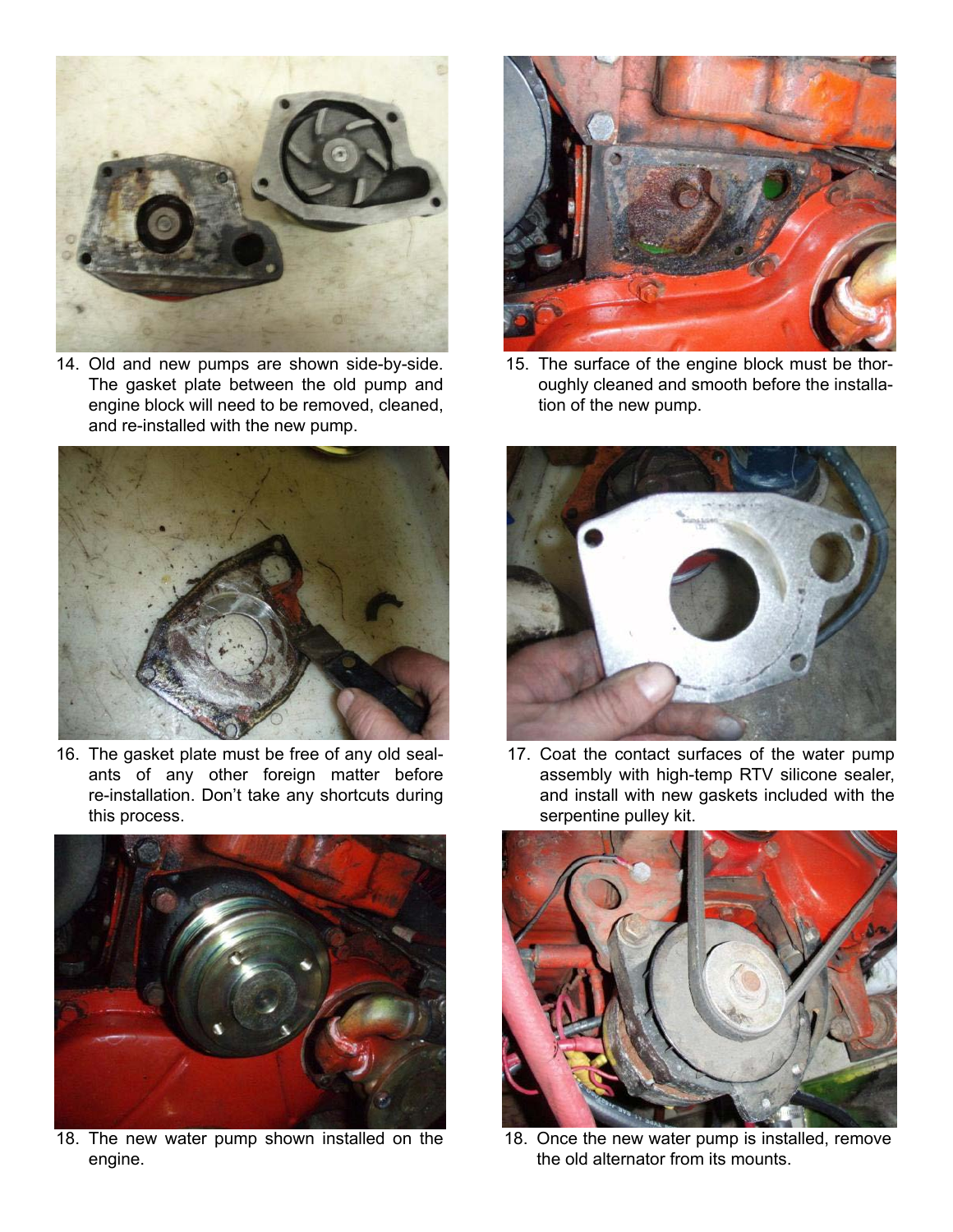# Installing Alternator Pulley

*1. If the alternator to be used is already installed on the engine, disconnect and mark all wiring attached to the alternator. Remove the front and rear mounting bolts as well as the tensioning arm bolt and remove the alternator from the engine block. Remove standard pulley* 

*from alternator. The AltMount alternator pulley can be used on a alternator with a 17 mm rotor shaft. While the pulley can be removed without one, the use of an impact wrench (as shown) is strongly recommended.*

- *2. Place AltMount pulley on rotor shaft. Insert lockwasher and hex nut.*
- *3. With impact wrench, tighten hex to 45-50 ft. lb. The pulley can be supported with your free hand to prevent the pulley from spinning as you tighten the nut.*
- *4. With the new pulley installed, return the alternator to its original position on the engine. Replace the*

*front and rear mounting bolts and tensioning arm bolt and tighten until the alternator is supported, yet loose enough to allow alternator to move freely to allow belt installation and tensioning.*





*5. Re-attach wiring to alternator.*

# Installing Serpentine Belt

- *1. Once the three serpentine pulleys are installed and in place, the serpentine belt can be installed. Your serpentine conversion kit includes two belts; one for immediate installation and one as a spare. Both are the same size, it won't matter which one you choose to install. Note: Some installations require different belt lengths than what Balmar provides in your standard Alt Mount Kit. Call Balmar Tech Service if you require a different belt length.*
- *2. With the alternator pushed as close to the engine as possible, place the belt around the three new serpentine pulleys. The belt will need to go around the crank pulley first, then around the water pump pulley, and last, around the alternator pulley.*
- *3. Once the belt is around all three pulleys, the alternator can be moved away from the engine block to add tension to the belt. The recommended tension for the serpentine belt can be measured by the deflection over a given span. In a 6-groove, K-type belt, the deflection is 1/64" per for 1" of belt span between pulleys. For example, the deflection of a 32" span is 1/64" X 32 or 1/2".*
- *4. There are a number of tensioner gauges available for determining serpentine belt tension. While thumb pressure and a straight edge will give you a good, rough guide, the use of a tensioning tool is far more accurate – and far more likely to provide you with optimal belt life.*
- *5. Once you have properly tensioned your belt, tighten the alternator's mounting and tensioning arm bolts. Replace the cowling.*
- *6. While serpentine belts are far less susceptible to stretching than traditional vee belts, retensioning is recommended after the first few run cycles, and should be a part of routine engine maintenance thereafter.*